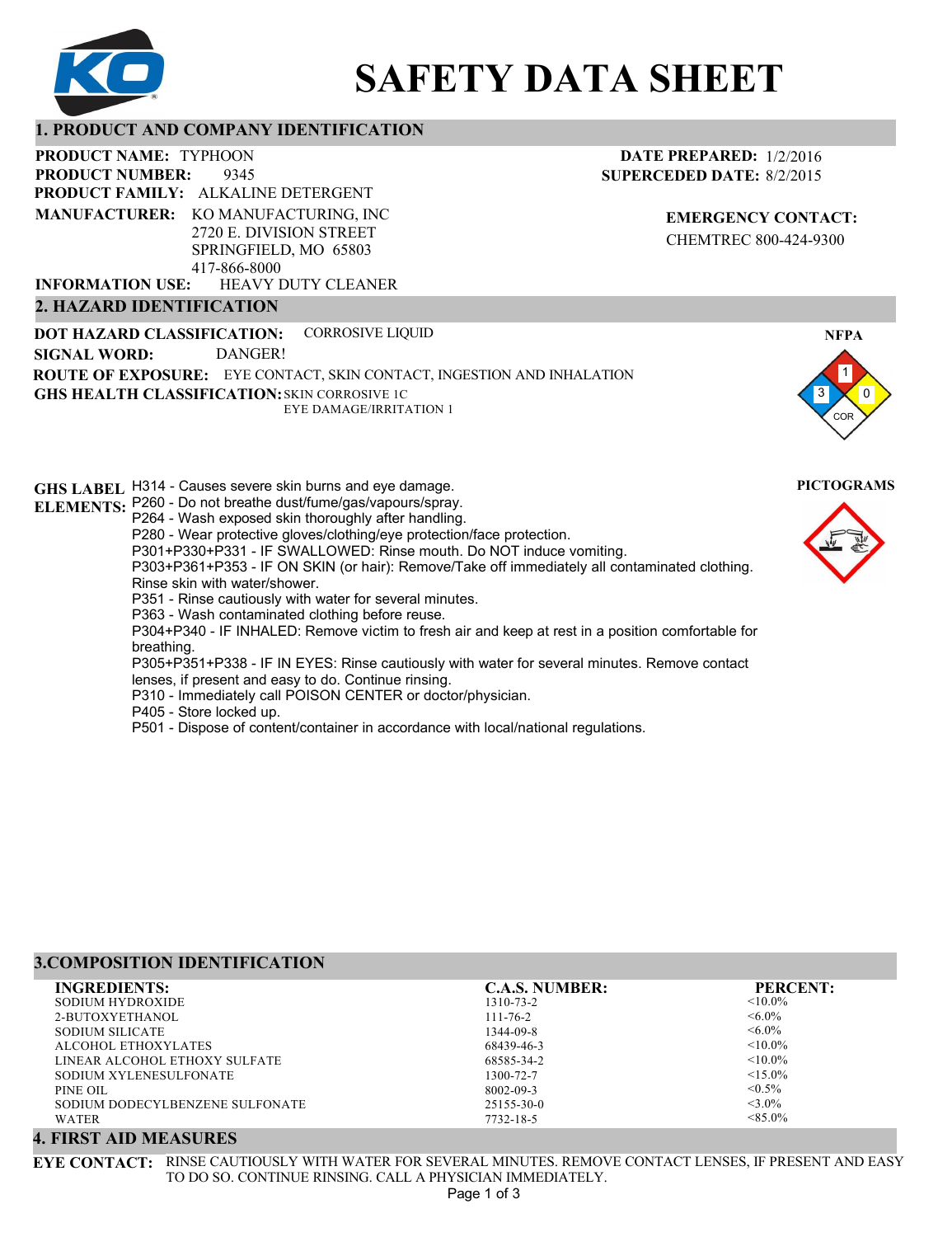## 9345 **PRODUCT NUMBER: PRODUCT NAME: TYPHOON**

## **DATE PREPARED:** 1/2/2016 **SUPERCEDED DATE:** 8/2/2015

## **4. FIRST AID MEASURES - CONTINUED**

**SKIN CONTACT:** WASH EXPOSED SKIN THOROUGHLY AFTER HANDELING. REMOVE/TAKE OFF IMMEDIATELY ALL CONTAMINATED CLOTHING. RINSE SKIN WITH WATER/SHOWER. GET MEDICAL ADVICE/ATTENTION.

**INGESTION:** RINSE MOUTH. DO NOT INDUCE VOMITING. IF CONSCIOUS, GIVE LARGE QUANTITIES OF WATER TO DRINK. CALL A POISON CENTER OR PHYSICIAN IMMEDIATELY.

**INHALATION:** REMOVE VICTIM TO FRESH AIR AND KEEP AT REST IN A POSITION COMFORTABLE FOR BREATHING. GIVE OXYGEN OR ARTIFICIAL RESPIRATION AS NEEDED. CALL A POISON CENTER OR PHYSICIAN IMMEDIATELY.

## **5. FIRE FIGHTING MEASURES**

**FLAMMABLE PROPERTIES:** NON FLAMMABLE.

**FLASH POINT:** >200F

**SUITABLE EXTINGUISHING MEDIA:** DRY CHEMICAL, FOAM OR CARBON DIOXIDE, WATER SPRAY.

**UNSUITABLE EXTINGUISHING MEDIA:** NOT ESTABLISHED.

**SPECIFIC HAZARDS ARISING** NONE KNOWN.

**FROM THE CHEMICAL:**

**PROTECTIVE EQUIPMENT AND PRECAUTIONS FOR FIREFIGHTERS:** APPPROVED) AND FULL PROTECTIVE GEAR. WEAR SELF-CONTAINED BREATHING APPARATUS (PRESSURE DEMAND MSHA/NIOSH

## **6. ACCIDENTAL RELEASE MEASURES**

**PERSONAL PRECAUTIONS:** AVOID CONTACT WITH EYES AND SKIN. SPILL AREA MAY BE SLIPPERY. WEAR PROPER PROTECTIVE EQUIPMENT WHEN DEALING WITH RELEASE.

**ENVIRONMENTAL PRECAUTIONS:** CONTAIN SPILL TO AVOID RELEASE TO THE ENVIRONMENT. KEEP CONTAINER TIGHTLY CLOSED.

**METHODS FOR CONTAINMENT** DIKE AND CONTAIN SPILL. COLLECT LIQUID WITH AN INERT ABSORBENT AND **AND CLEAN-UP:** TRANSFER TO CONTAINER FOR REUSE OR DISPOSAL.

## **7. HANDLING AND STORAGE**

**HANDLING:** HANDLE WITH CARE AND AVOID CONTACT WITH EYES AND SKIN. ALWAYS WEAR PROPER CHEMICAL RESISTANT PROTECTIVE EQUIPMENT 29CFR1910.132-138. WASH THOROUGHLY AFTER HANDLING.

**STORAGE:** AVOID RELEASE TO THE ENVIRONMENT. STORE IN LOCKED STORAGE USING CORROSIVE RESISTANT CONTAINERS. KEEP OUT OF REACH OF CHILDREN.

## **8. EXPOSURE CONTROLS/PERSONAL PROTECTION**

**ENGINEERING CONTROLS:** IF MIST LEVELS ARE HIGH SPECIAL VENTILATION MAY BE REQUIRED. **EYE / FACE PROTECTION:** CHEMICAL SAFETY GOGGLES AND FULL FACE SHIELD. **SKIN PROTECTION:** CHEMICAL RESISTANT GLOVES AND IMPERVIOUS APRON AND BOOTS. **THRESHOLD LIMIT VALUE (TLV):** 2-BUTOXYETHANOL, 20 PPM; SODIUM HYDROXIDE, 2 MG/M³

## **9. PHYSICAL AND CHEMICAL PROPERTIES**

**PHYSICAL STATE:** LIQUID. **APPEARANCE: ODOR: BOILING POINT:** NOT ESTABLISHED. **FREEZING POINT:** NOT ESTABLISHED. **SPECIFIC GRAVITY:** 1.09 **pH (1%): EVAPORATION RATE:** LESS THAN 1. **FLASH POINT: LOWER FLAMMABILITY/EXPLOSIVE LIMIT:** NOT ESTABLISHED. 11.5-12.5 >200F CLEAR GREEN LIQUID. PINE SCENT. **VISCOSITY: SOLUBILITY: VAPOR PRESSURE:** NOT ESTABLISHED.

**UPPER FLAMMABLE/EXPLOSIVE LIMIT:** NOT ESTABLISHED.

**AUTO-IGNITION TEMPERATURE:** NOT ESTABLISHED.

**REALITIVE DENSITY:** 9.1 LBS./GL. NOT ESTABLISHED. SOLUBLE.

**VAPOR DENSITY:** NOT ESTABLISHED.

**DECOMPOSITION** NOT ESTABLISHED. **TEMPERATURE:**

**PARTICAL COEFFICIENT:** NOT ESTABLISHED. **N-OCTANOL/WATER**